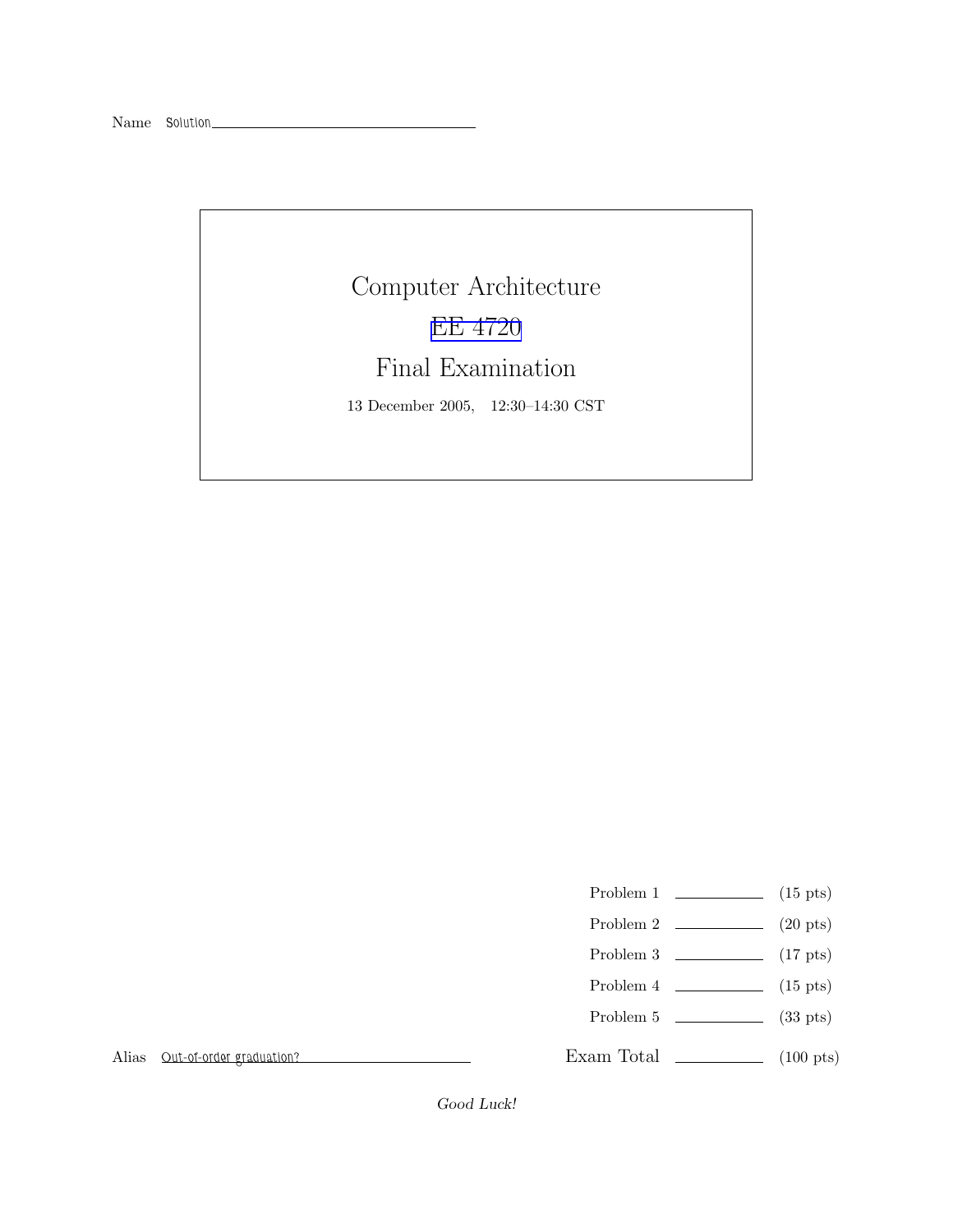Problem 1: The implementation of a version of MIPS with loop count instructions is shown below, these are the same instructions used in Homework 5. Instruction mtlc rt moves the contents of the rt register into a special loop count register, lc, and instruction mtlci immed moves a 16-bit immediate, immed, into lc. The loop-counted branch bclz is taken unless the lc register is zero, it also decrements lc. (In the diagram the upper input to the lc register is the data input and the lower input, we, is a write enable.)

Three wires in the implementation are labeled  $(|A|, |B|)$  and  $|C|$ . Show the values present on those wires for each cycle of the illustrated execution of the program in the space provided. Leave a value blank if the value has no effect, assume that instructions before and after the illustrated code are nops. Note that two iterations of the loop are shown. (15 pts)

| # Cycle           | 0  | 1            | $\overline{2}$ | 3           | 4            | 5              | 6           | 7    | 8            |             |
|-------------------|----|--------------|----------------|-------------|--------------|----------------|-------------|------|--------------|-------------|
| mtlci 100         | ΙF | ID           | ЕX             | ME          | WВ           |                |             |      |              |             |
| LOOP:             |    |              |                |             |              |                |             |      |              |             |
| bclz LOOP         |    | ΙF           | ID             | ЕX          | МE           | WB             |             |      |              |             |
| add r2, r2, r3    |    |              | ΙF             | ID          | ЕX           | ME             | WВ          |      |              |             |
| # (2nd iteration) |    |              |                |             |              |                |             |      |              |             |
| bclz LOOP         |    |              |                | ΙF          | ID           | ЕX             | ME          | WB   |              |             |
| add r2, r2, r3    |    |              |                |             | ΙF           | ID             | ЕX          | ME   | WB           |             |
| # Cycle           | 0  | 1            | 2              | 3           | 4            | 5              | 6           | 7    | 8            |             |
|                   |    |              |                |             |              |                |             |      |              |             |
| A :               |    | $\mathbf{1}$ | 0              | 2           | $\mathbf 0$  | $\overline{2}$ | 0*          | $2*$ | 0*           | <- SOLUTION |
| B:                |    |              | $\overline{2}$ |             | 3            |                | 3*          |      | $3*$         | <- SOLUTION |
| C:                | 0  | 0            | $\mathbf 0$    | $\mathbf 0$ | $\mathbf{1}$ | $\mathbf{1}$   | $\mathbf 0$ | 1    | $\mathsf{O}$ | <- SOLUTION |
| # Cycle           | 0  | 1            | 2              | 3           | 4            | 5              | 6           | 7    | 8            |             |
|                   |    |              |                |             |              |                |             |      |              |             |

See next page for discussion of solution.

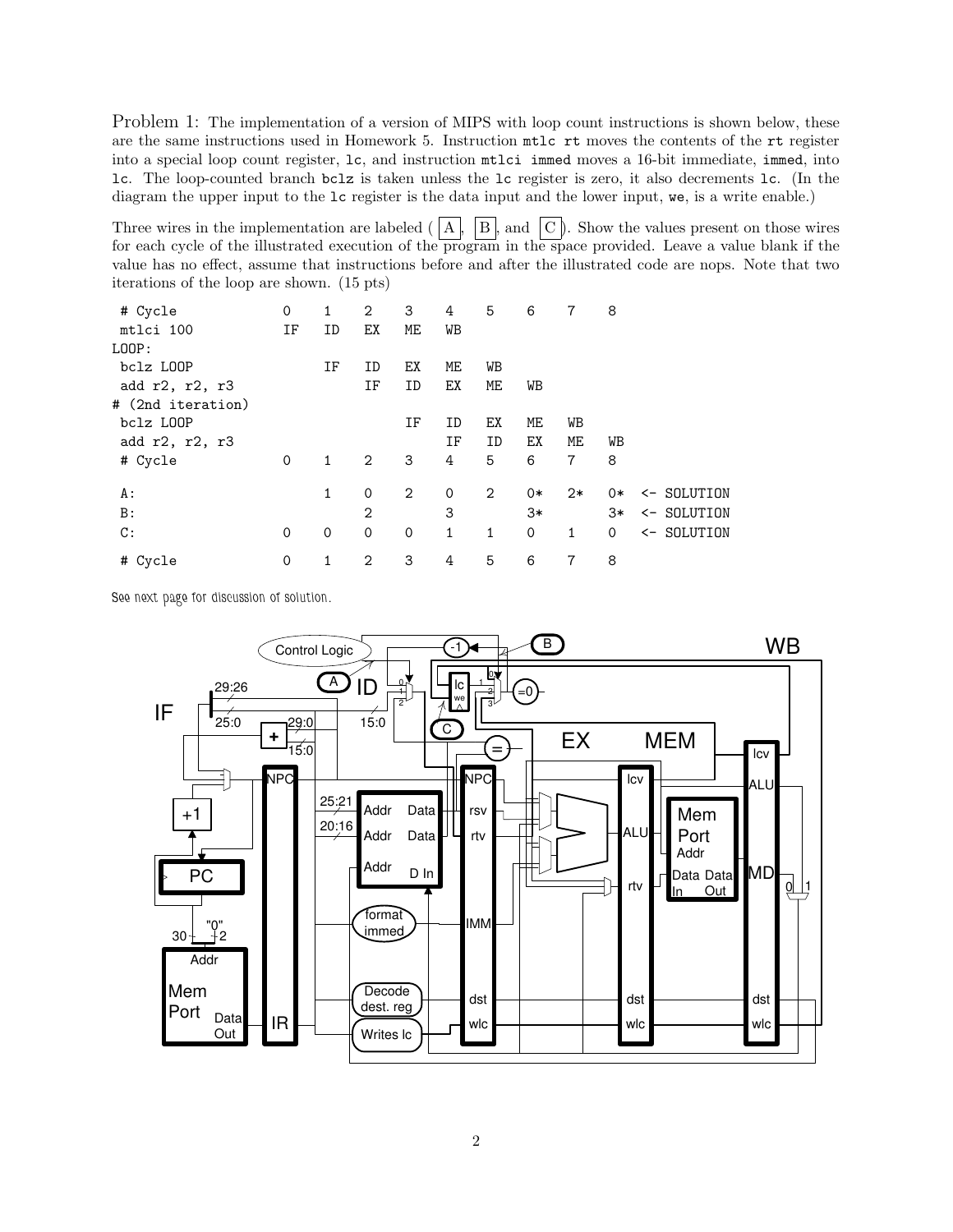Discussion of solution on previous page.

The loop count branch examines the lc register (or a bypassed value) when it is in the ID stage. (If it examined it in a later stage the first branch would have to stall.) Control signal B selects whether the lc register itself is used, 1, or a value in EX, 2, in MEM, 3, or in WB, 0. Register lc is updated by bclz, mtlc, and mtlci, but to maintain precise exceptions the update is done in the WB stage. The new value for the 1c register passes through the existing ID/EX.rtv latch, then goes through two new latches, EX/MEM.lcv and MEM/WB.lcv. Wire A controls an ID-stage mux that selects which value to send to the ID/EX.rtv latch. A 2 on A selects the rt value, this would be used for mtlc and also for existing type R and store instructions. A 1 selects the immediate, for mtlci, and a 0 selects the decremented lc value, for bclz. Signal C is the write-enable for the lc register.

For the mtlci instruction A is set to 1 in cycle 1 to select the immediate. The value for B in cycle 1 is left blank because the value of lc is not being used. When mtlci reaches writeback, in cycle 4, C is set to 1, writing the immediate to lc.

Signal C is set to 1 when the bclz instructions reach writeback, cycles 5 and 7 and should be 0 at other times to avoid overwriting a good value. That is, in a correct solution a blank could not appear anywhere for C.

When bclz is in ID signal A is 0 to select the decremented value for writeback, that's in cycles 2 and 4. In cycle 2 B is set to 2 to bypass the lc value from EX (written by mtlci); in cycle 4 B is set to 3 to bypass the lc value from MEM (written by the previous bclz). If the loop proceeds for another two iterations B would be set to 3 in cycles 6 and 8. All other values for B should be blank because the output of the mux will be ignored in those cycles.

The add instruction is in ID in cycles 3 and 5 at which time A is set to 2 to pass the rt register value. If the loop continues A is 2 in cycle 7 and 0 in cycles 6 and 8.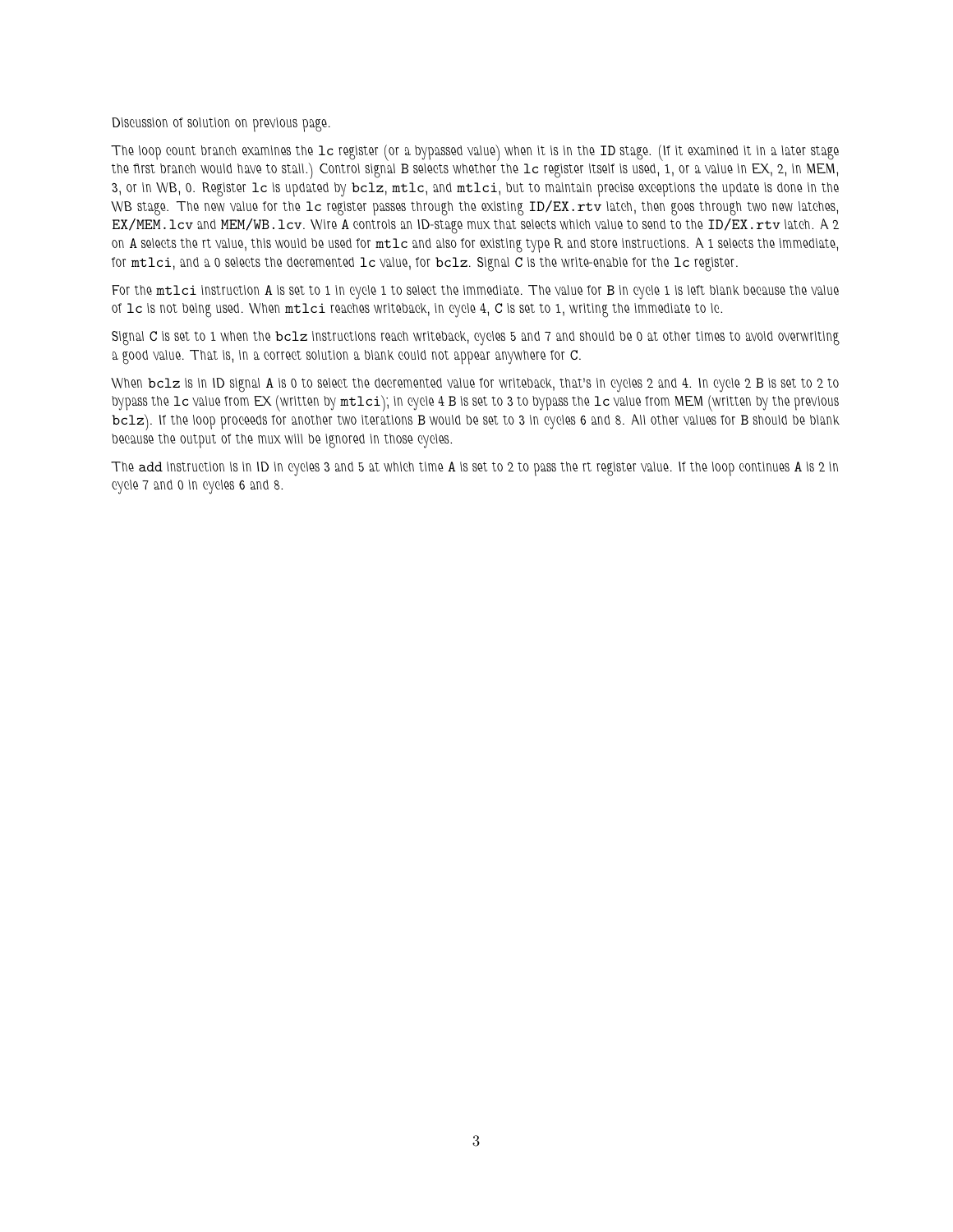Problem 2: Complete the pipeline execution diagrams for the different MIPS implementations below. Pay attention to the type of implementations in each part, they're not all the same. Don't forget to check for dependencies.

 $\vec{\nabla}$  (5 pts) Scalar (not superscalar), statically scheduled, as illustrated in the previous problem.

```
# SOLUTION
#
# Cycle 0 1 2 3 4 5 6 7
add r1, r2, r3 IF ID EX ME WB
lw r4, 6(r1) IF ID EX ME WB
xor r7, r4, r8 IF ID \rightarrow EX ME WB
# Cycle 0 1 2 3 4 5 6 7
```
In all of the parts below the floating-point multiply unit has four stages and is fully pipelined, the stage labels are  $\boxed{M1-M_4}$ . The floating-point add unit is two stages and fully pipelined, the stage labels are  $\boxed{A1}$  and A2

 $\vec{\nabla}$  (5 pts) Scalar, statically scheduled, full set of bypass paths.

```
# SOLUTION
#
# Cycle 0 1 2 3 4 5 6 7 8 9 10 11 12 13
mul.d f2, f4, f6 IF ID M1 M2 M3 M4 WF
add.d f8, f2, f10 IF ID -------> A1 A2 WF
mul.d f2, f4, f14 IF -------> ID M1 M2 M3 M4 WF
sub.d f12, f2, f10 IF ID -------> A1 A2 WF
# Cycle 0 1 2 3 4 5 6 7 8 9 10 11 12 13
```
Common mistake:

Many solutions showed a MEM stage. The MEM stage is only used in the integer pipeline.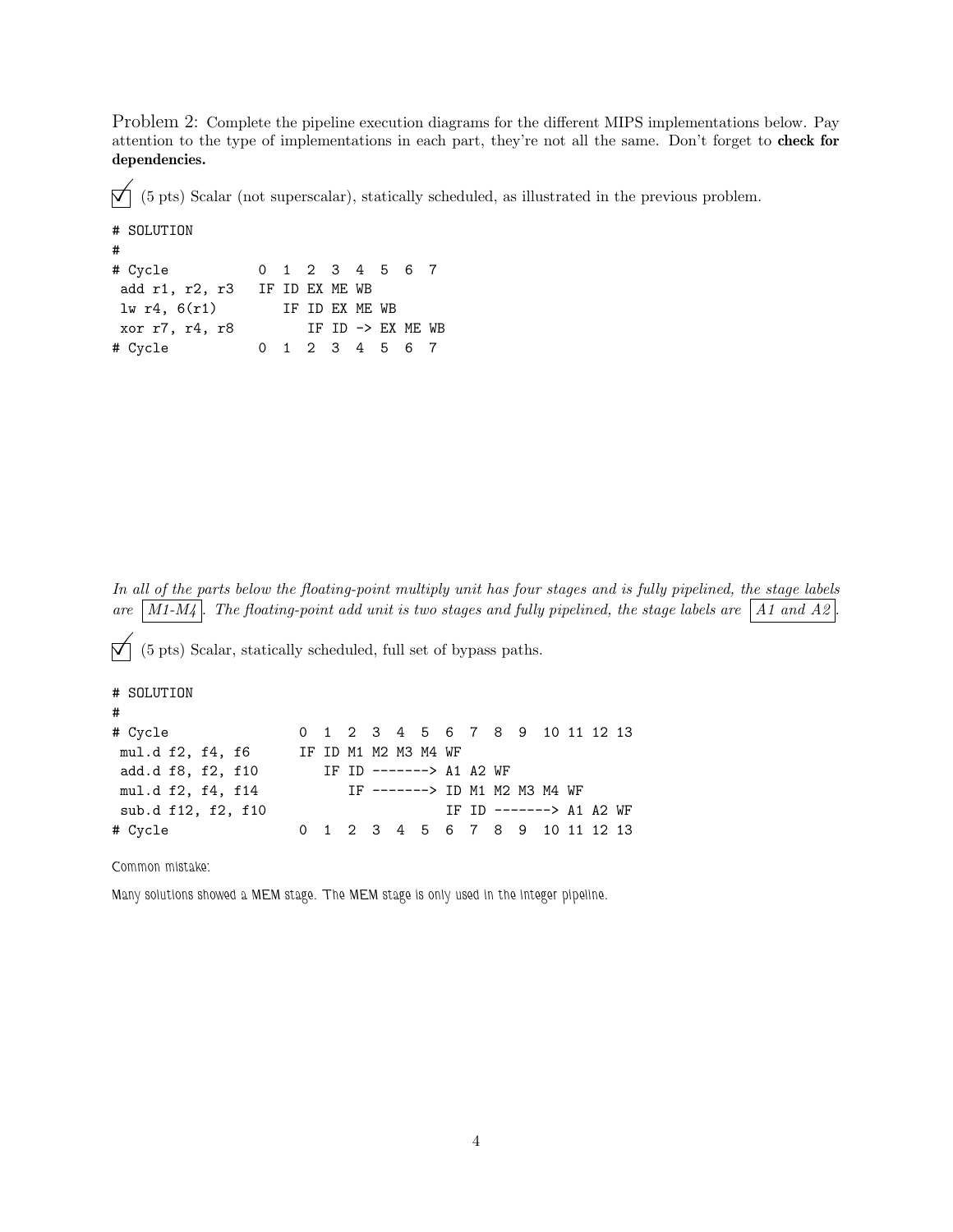Problem 2, continued:

 $\bigvee$  (5 pts) Two-way superscalar, statically scheduled, full set of bypass paths. No alignment restriction on instruction fetches.

| # SOLUTION         |  |  |                                        |  |  |  |  |  |
|--------------------|--|--|----------------------------------------|--|--|--|--|--|
| #                  |  |  |                                        |  |  |  |  |  |
| # Cycle            |  |  | 0 1 2 3 4 5 6 7 8 9 10 11 12 13        |  |  |  |  |  |
| mul.d f2, f4, f6   |  |  | IF ID M1 M2 M3 M4 WF                   |  |  |  |  |  |
| add.d f8, f2, f10  |  |  | IF ID ----------> A1 A2 WF             |  |  |  |  |  |
| mul.d f2, f4, f14  |  |  | IF ----------> ID M1 M2 M3 M4 WF       |  |  |  |  |  |
| sub.d f12, f2, f10 |  |  | IF ----------> ID ----------> A1 A2 WF |  |  |  |  |  |
| # Cycle            |  |  | 0 1 2 3 4 5 6 7 8 9 10 11 12 13        |  |  |  |  |  |

Common Mistake:

Some did not show a stall for the second multiply. There is room in ID for the second multiply in cycles 2-5, but it would require more complex control logic to accommodate it (since the instructions in ID would be out of order) and so the default behavior in this class is a stall.

 $\bigvee$  (5 pts) Two-way superscalar, dynamically scheduled, with a full set of bypass paths. No alignment restriction on instruction fetches.

| # SOLUTION         |                     |  |  |  |                                 |  |  |  |
|--------------------|---------------------|--|--|--|---------------------------------|--|--|--|
| #                  |                     |  |  |  |                                 |  |  |  |
| # Cycle            |                     |  |  |  | 0 1 2 3 4 5 6 7 8 9 10 11 12 13 |  |  |  |
| mul.d f2, f4, f6   |                     |  |  |  | IF ID Q RR M1 M2 M3 M4 WB C     |  |  |  |
| add.d f8, f2, f10  |                     |  |  |  | IF ID Q RR A1 A2 WB C           |  |  |  |
| mul.d f2, f4, f14  | IF IDQRRM1M2M3M4WBC |  |  |  |                                 |  |  |  |
| sub.d f12, f2, f10 | IF ID Q             |  |  |  | RR A1 A2 WB C                   |  |  |  |
| # Cycle            |                     |  |  |  | 0 1 2 3 4 5 6 7 8 9 10 11 12 13 |  |  |  |

Not-too-common-but-more-common-that-it-should-have-been-mistake: Some solutions showed the second multiply waiting in one way or another for the add. There is no reason for the wait, this is a dynamically scheduled processor.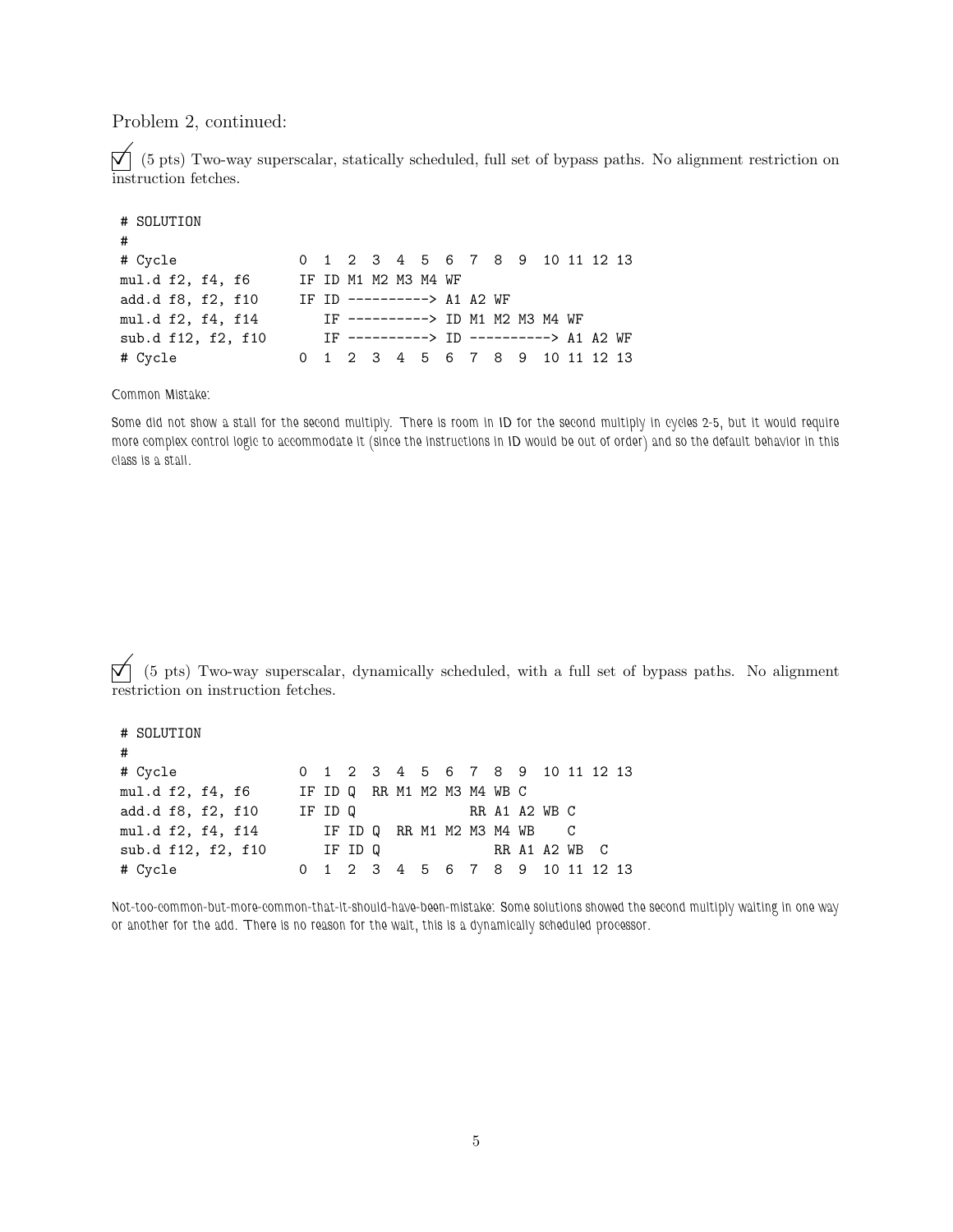Problem 3: The diagram below is for a cache on a system with the usual 8-bit characters.

(a) Answer the following, formulæ are fine as long as they consist of grade-time constants. (7 pts)  $\triangledown$  Fill in the blanks in the diagram.



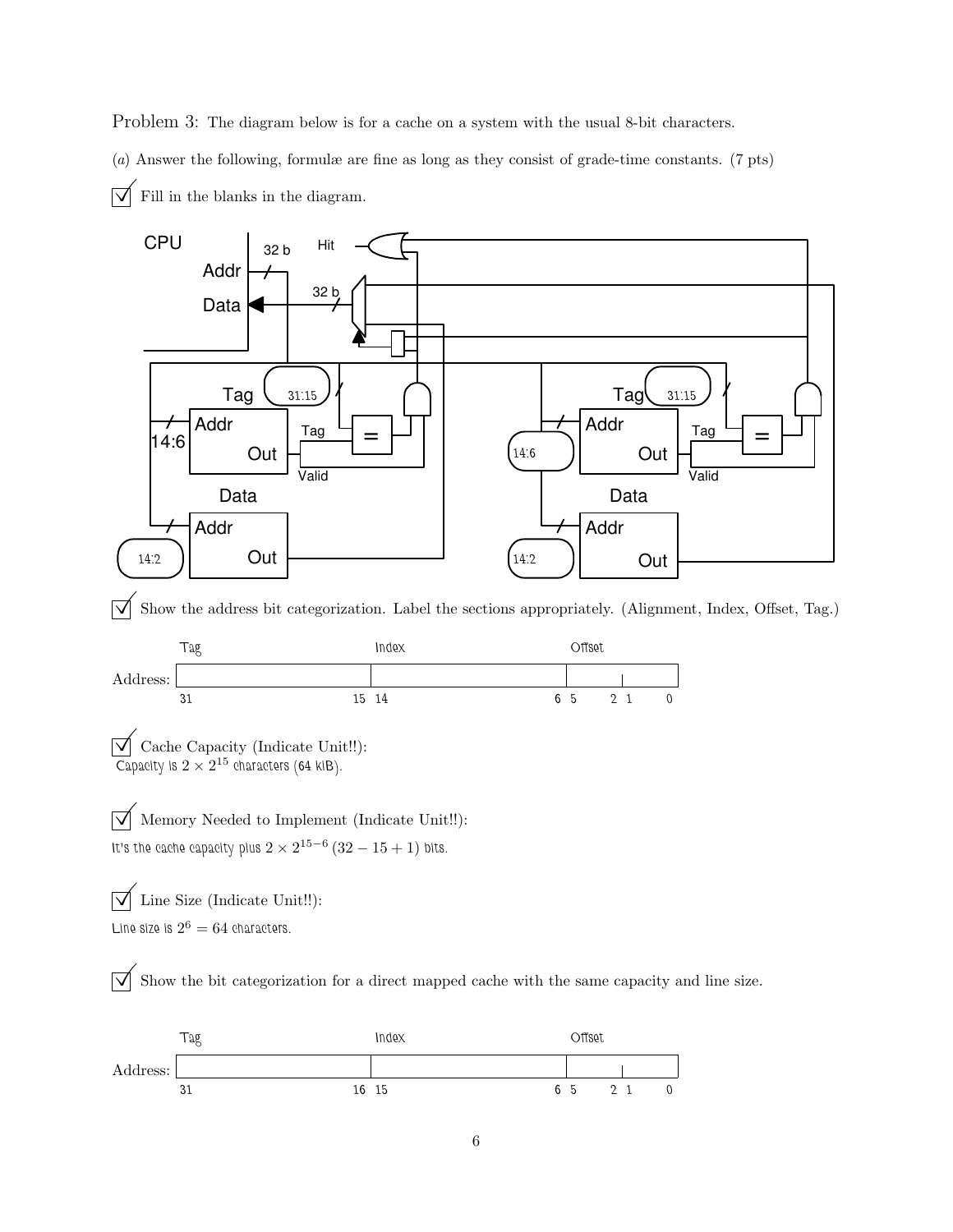Problem 3, continued: For the problems on this page use the cache from the previous page.

(b) The code below runs on the same cache as the first part of this problem. Initially the cache is empty; consider only accesses to the array.

```
\overrightarrow{\mathcal{N}} (5 pts) What is the hit ratio running the code below?
  double sum = 0.0, *a = 0x2000000; // sizeof(double) = 8 characters
  int i, j;
  for(j=0; j<3; j++)for(i=0; i<32; i++)
       sum += a[i];
```
The code above sequentially accesses elements of size 8 characters and so there are  $64/8 = 8$  elements per line. On the first j iteration the first access to an element on a line will miss and the others will hit, for a hit ratio of  $\frac{7}{8}$ . Only four lines will be used which is much smaller than the cache capacity and so on the second and third j iterations all access will hit. The overall hit ratio is  $\frac{7+8+8}{8+8+8} = \frac{23}{24} = 0.95833333$ .

(c) The slightly different code below runs on the same cache as the first part of this problem. Initially the cache is empty; consider only accesses to the array.

 $\overrightarrow{p}$  (5 pts) Set ILIMIT to the smallest value that will fill the cache.

```
double sum = 0.0, *a = 0x2000000; // sizeof(double) = 8 characters
int i;
int ILIMIT = 1 \ll 13; // 1 \ll 13 == 8192 \ll - SOLUTION
for(i=0; i<IILMIT; i++)sum += a[i];
```
The cache capacity was found to be  $2^{16}$  characters. The code above starts on a nice round address (many low bits are zero) and accesses data sequentially and therefore does not waste any space on a line. Each array element is  $2^3$  characters and so the cache will be exactly filled if  $\frac{2^{16}}{2^3}$  $\frac{2^{16}}{2^3} = 2^{13} = 8192$  elements are accessed. (For those rusty on their C operators, << is the left-shift operator.)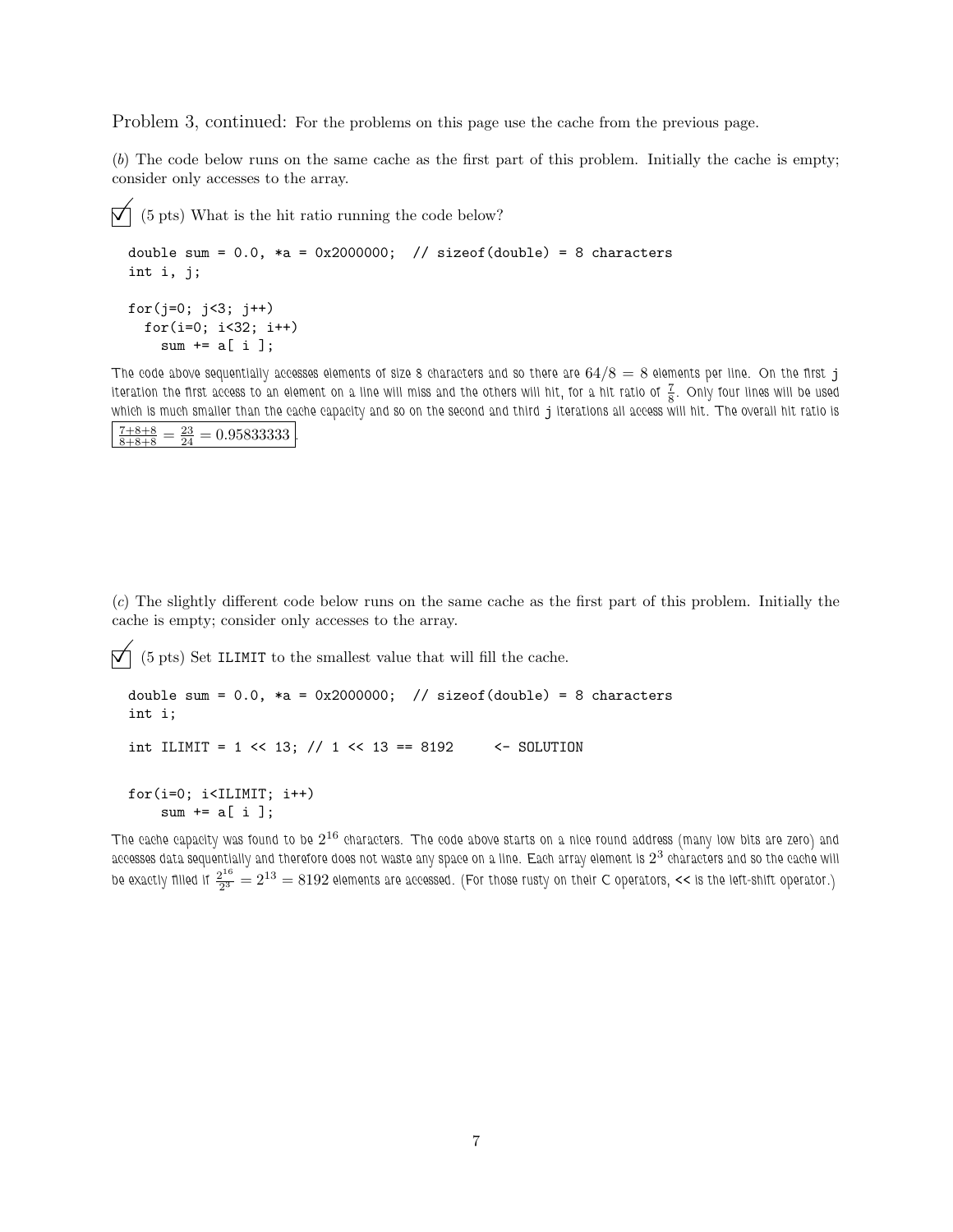Problem 4: Answer each question below.

(a) An n-way superscalar processor need not have n copies of everything that an ordinary scalar implementation has.

 $\vec{\nabla}$  (5 pts) Which of the following is it most important that an *n*-way superscalar processor **does** have *n* of (explain):

- Mem-stage memory ports.
- Write ports to the register file.
- Floating-point adders.

```
Most important: Write ports to the register file.
```
Suppose a 2-way statically scheduled superscalar processor had one memory port. Then it would stall whenever a fetch group had two memory instructions. Similarly, such a system with two write ports to the register file would stall whenever a fetch group had two instructions that write the register file. Since more instructions write the register file (in fact, most of them) than use the MEM-stage memory ports it's better to have two register write ports. The same argument can be made for the floating-point adder.

The answer would be the same for a dynamically scheduled system but the argument would be slightly different.

(b) In the dynamically scheduled MIPS implementation covered in class:(5 pts)

When is a physical register allocated (removed from the free list and assigned to an instruction)? When an instruction is in ID.

 $\overrightarrow{\mathcal{A}}$  When is the physical register put back in the free list. Show an example that includes register numbers.

When the next instruction that writes the same architected register commits. In the example below a physical register (say p123) is assigned to the add when it is in ID, in cycle 1. The xor is the next instruction that writes the same architected register as the add, r1. When xor commits, in cycle 8, register p123 is put back in the free list.

| # Cycle                           | 0 1 2 3 4 5 6 7 8 |  |                    |  |  |  |
|-----------------------------------|-------------------|--|--------------------|--|--|--|
| add r1, r2, r3 IF ID Q RR EX WB C |                   |  |                    |  |  |  |
| sub r9, r1, r10                   |                   |  | IF ID Q RR EX WB C |  |  |  |
| xor r1, r4, r6                    |                   |  | IF ID Q RR EX WB C |  |  |  |
| # Cycle                           |                   |  | 0 1 2 3 4 5 6 7 8  |  |  |  |

(c) Describe the contents of an Itanium (IA-64) bundle or a bundle in a typical VLIW ISA.

## $\nabla$  (5 pts) Bundle Contents

In the Itanium ISA a bundle contains three 41-bit instructions and 5 template bits. The template bits specify whether the instructions are dependent and also the functional units that they will use.

For a typical ISA a bundle contains several instructions (three is a popular number) along with some dependency and possible other information about the instructions.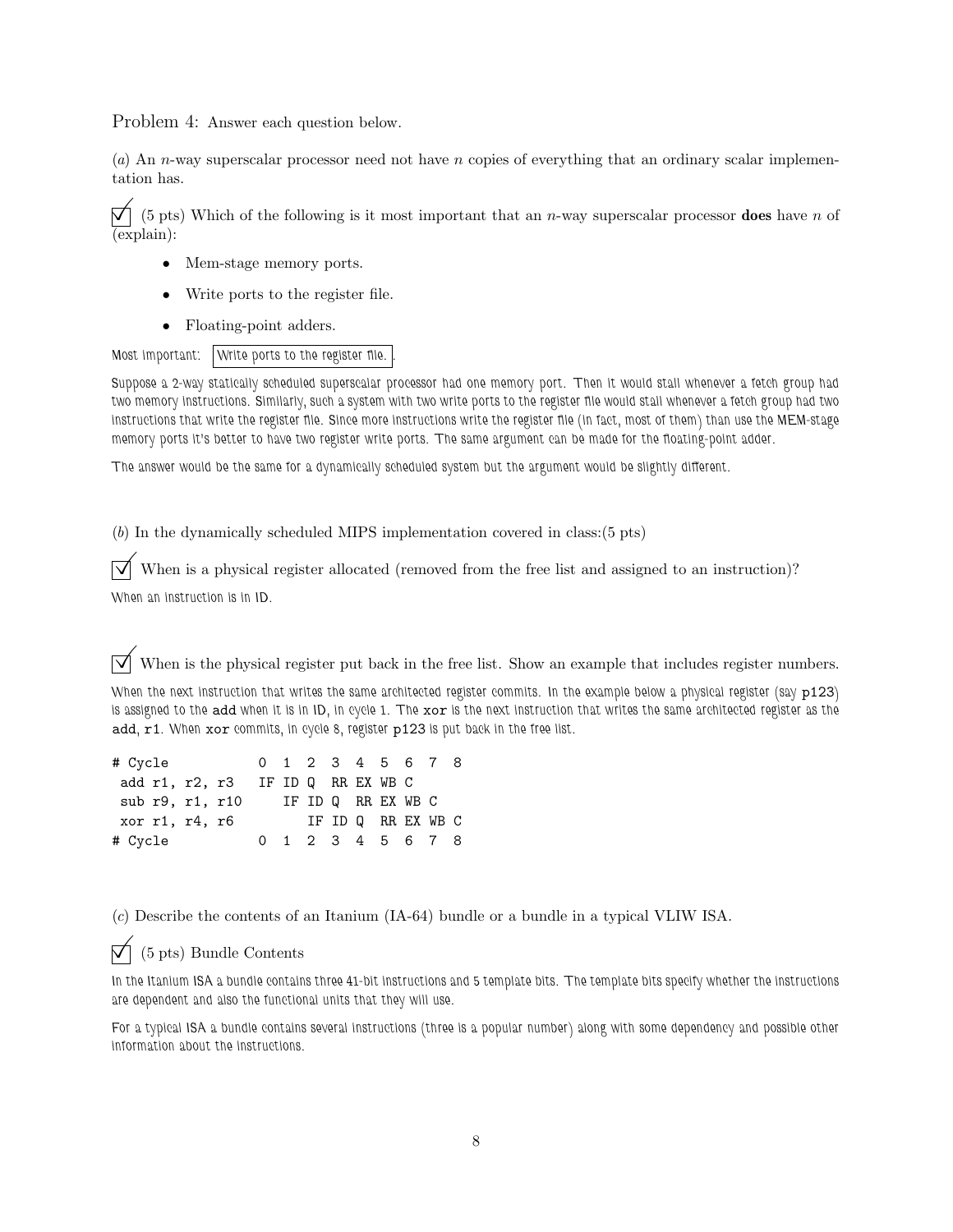Problem 5: Answer each question below.

(a) When a company wants to benchmark a new computer using SPECcpu it gets the benchmark suite from SPEC, compiles the code, runs the benchmarks, and proudly publishes the results. (The last step is optional.)

Below are two variations on this procedure, for each explain how the results might differ from those obtained using the usual SPEC procedure, and explain how useful the results would be to the typical user of SPECcpu results. (7 pts)

The key difference between the scenarios below and the standard testing procedure is in who chooses the compiler and in who runs the compiler; normally the company does both. The choice of compiler is important because the full potential of the processor may only be realizable with specially tailored compiler optimizations and code generation. It is in the company's interest to develop such a compiler and its development should go hand-in-hand with developing the processor implementation used in the new computer. SPEC's interest is in having useful benchmark results so if they did choose a compiler they would try to pick one suitable for the computer, but they lack the company's expertise and they certainly would not take the trouble to write one. (In reality they would ask the company to provide one, but in this problem that doesn't happen.) So, if SPEC were to choose the compiler it may not choose one best suited to the processor and so the results may not be as good.

Users who compile their own code would probably use the company's compiler to get the best results and so procedure (1) would not be very realistic.

In procedure (2) the company's compiler is used but SPEC is doing the compilation. The company may have had well-motivated experts doing the compilation who would have gotten better results than SPEC's not-as-expert and not-as-motivated people. The base scores might not differ because only basic optimizations should be used and so SPEC and the company would compile identically. Whether the peak ("result") results would be better than procedure (1) depends on how important the compiler is. (Either answer would be correct if properly justified.) The results would certainly be more useful than (1) for users since if more closely reflects how they would develop code.

(1) SPEC gives a compiler (in addition to the usual material) to the company and allows the company to compile and run the suite following the usual SPECcpu rules (but using SPEC's compiler).

 $\triangledown$  Compared to actual SPEC rules and to (2), how might the results differ? Explain.

Not as high as actual SPEC or (2) because the company can produce a much better compiler. (See discussion above.)

 $\triangledown$  Compared to actual SPEC rules and to (2), how useful would results be? Explain.

Not as useful as actual SPEC or (2) because real users would use company's compiler. (See discussion above.)

(2) The company gives the new computer and a compiler to SPEC and SPEC compiles and runs the benchmark suite using the usual SPECcpu rules.

 $\triangledown$  Compared to actual SPEC rules and to (1), how might the results differ? Explain.

The results would be better than (1) because a better compiler is used but not as good as actual SPEC because tuning not as good as the company's.(See discussion above.)

 $\triangledown$  Compared to actual SPEC rules and to (1), how useful would results be? Explain.

Results would be more useful than both (1) and actual SPEC because they were obtained by skilled people but not super-motivated experts, so one might expect to get similar performance with reasonable skill and expertise.(See discussion above.)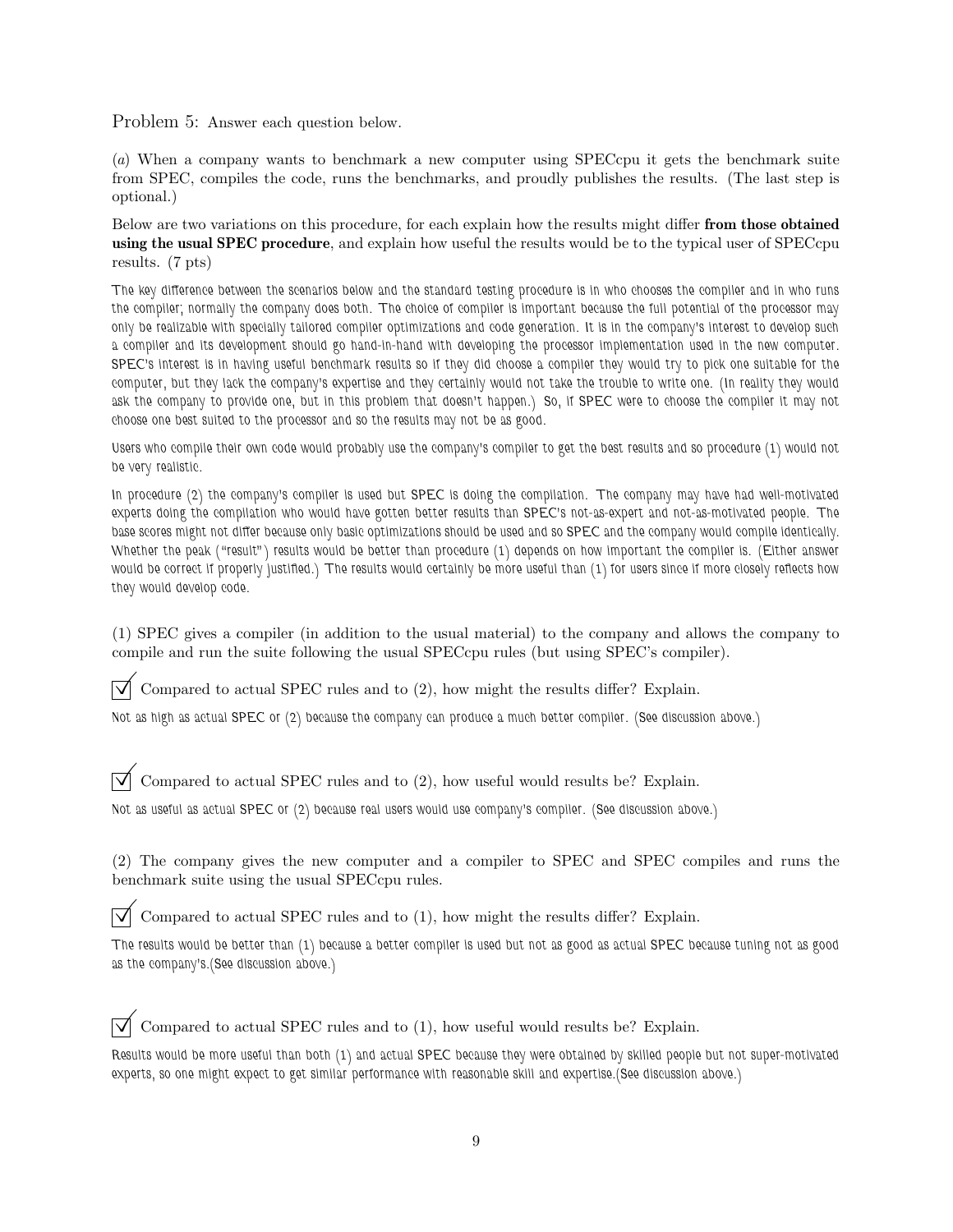(b) There is much less advantage in unrolling one of the loops below when the code is to run on a two-way statically scheduled superscalar MIPS implementation. Note: The original problem did not mention the code was to run on a superscalar implementation.  $(6 \text{ pts})$ 

 $\triangledown$  Unroll the loop below or explain why it shouldn't be unrolled.

```
addi r9, r0, 1024
LOOP_A:
lw r1, 0(r2)
lw r1, 0(r1)
add r3, r1, r3
addi r2, r2, 4
bneq r9, r0 LOOP_A
addi r9, r9, -1
```
Unrolling loops provides more flexibility to schedule away stalls. In the code above the stalls are between the first two loads and the load and the add. These can be scheduled away on a scalar implementation but not on a 2-way superscalar.

Unrolling only works if the only dependencies between iterations are carried by things like steadily increasing loop indices, such as those carried by  $r2$  and  $r9$  in the loop above. To unroll the loop twice two iterations of the original loop are made one iteration of the new loop; that's shown below. On a scalar system all stalls are eliminated, the 2-way superscalar system would still have stalls so it would have to be unrolled four times.

```
# SOLUTION
addi r9, r0, 1024
LOOP_AU:
lw r1, 0(r2)
lw r10, 4(r2)
lw r1, 0(r1)
lw r10, 0(r10)
 add r3, r1, r3
 add r13, r10, r13
addi r2, r2, 8
bneq r9, r0 LOOP_AU
addi r9, r9, -2
 add r3, r3, r13
```
 $\triangledown$  Unroll the loop below or explain why it shouldn't be unrolled.

```
addi r9, r0, 1024
LOOP_B:
lw r1, 0(r2)
add r3, r3, r1
lw r2, 4(r2)
bneq r9, r0 LOOP_B
addi r9, r9, -1
```
There is not much benefit in unrolling the loop above because  $r2$  used in the beginning of an iteration is produced by a  $1w$  from the previous iteration so there is no way two iterations could overlap.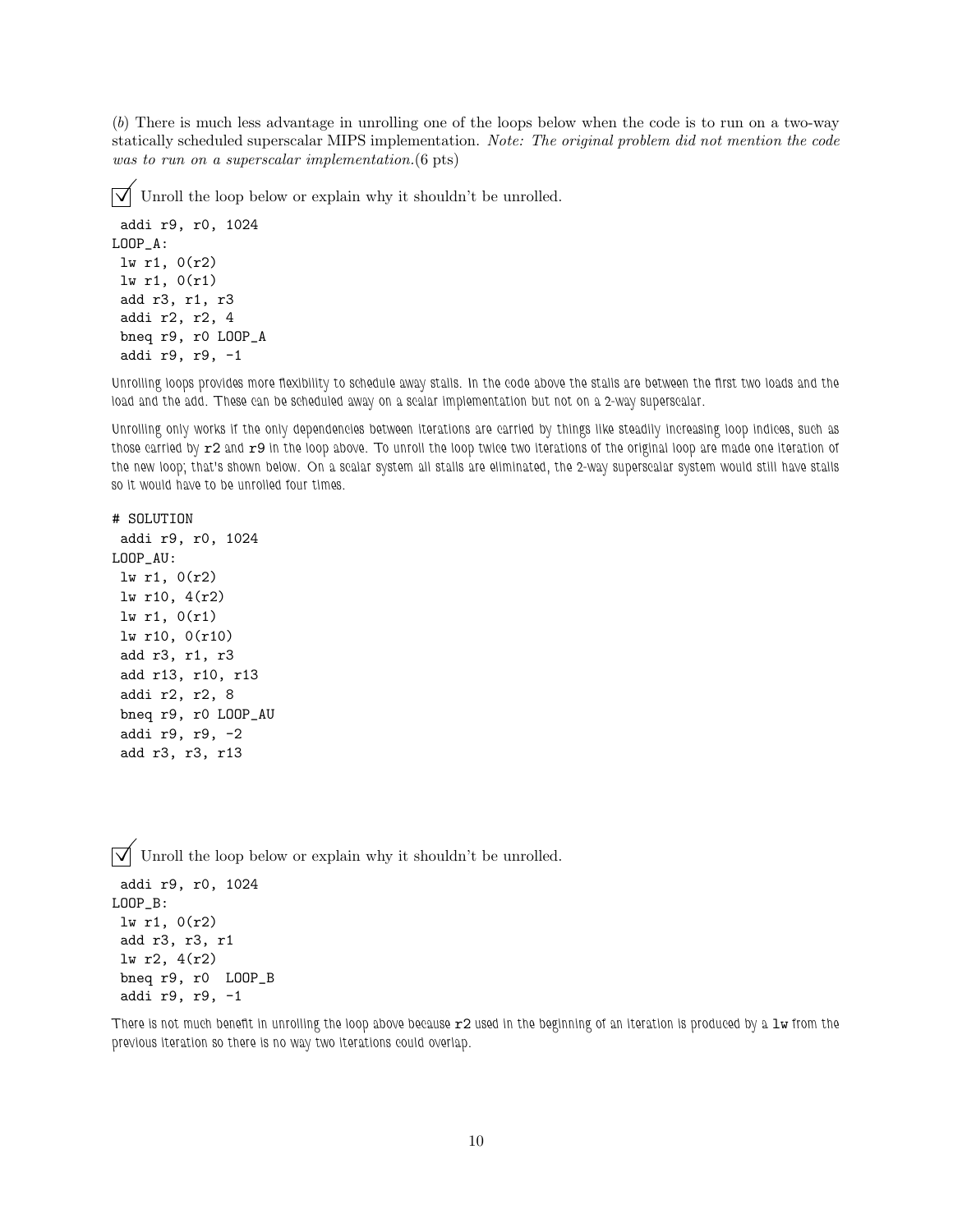(c) Which are smaller, RISC programs or CISC programs. Provide some instruction examples to illustrate your answer. (5 pts)



## Example and explanation.

CISC programs are smaller because their instructions, being variable size, do not waste space. Also, instructions can do more such as accessing operands from memory, doing arithmetic, and storing the result back in memory. In the example below one CISC instruction does the work of four RISC instructions. Three of the RISC instructions waste 16-bits on an unused immediate. In additional the RISC code uses four opcodes and uses space for 9 register numbers, while the CISC code uses one opcode and space for three registers.

BTW, the size advantage of CISC is outweighed by the disadvantage of more complex implementations so don't get the wrong idea.

```
# SOLUTION EXAMPLE
```

```
# CISC
add (r1), (r2), (r3)
# RISC
lw r4, 0(r2) # Load instruction wastes 16 bits on an immediate thats zero.
lw r5, 0(r3) # Ditto
add r6, r4, r5
sw r6, 0(r1) # Also wastes 16 bits.
```
(d) The cost of implementing a rarely used instruction is deemed too high and so is omitted from an implementation. How can an operating system enable the implementation to run code that uses the rare instruction without modifying the code or examining it in advance. (5 pts)

The rarely used instruction will raise an illegal instruction exception (since it's not implemented). The operating system will have the handler check the opcode and if it's the rarely used instruction the handler will do exactly what the instruction would (reading the same registers, computing the result, and writing the result in the correct register) using implemented instructions.